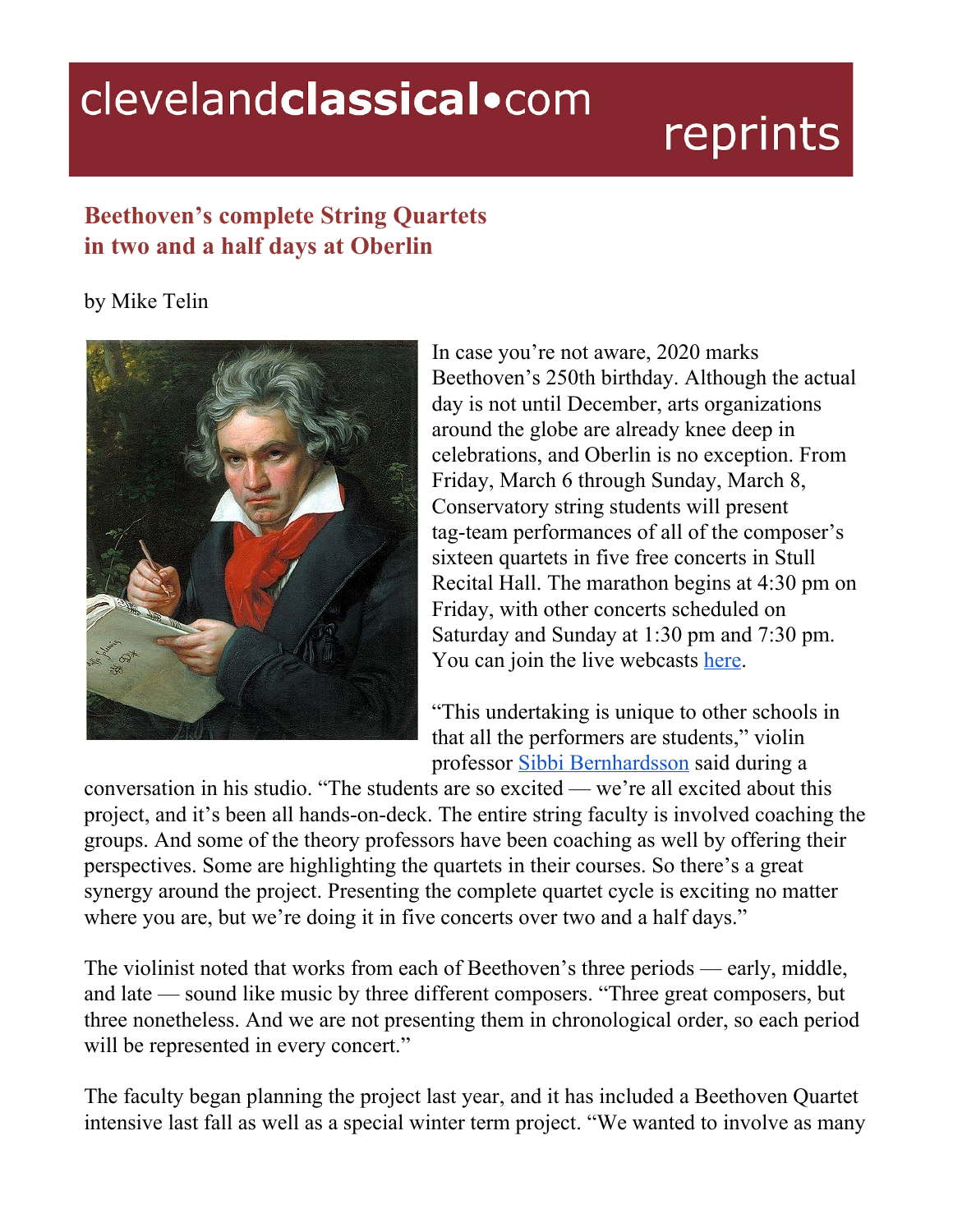of the students as possible, but there are also the realities of being in a conservatory seniors are taking grad school auditions, opera and orchestra rehearsals, etc. So we are splitting the sixteen quartets and the Große Fuge between twenty groups. The majority are playing an entire quartet, although three of them will be split between two groups."



Having spent seventeen years as a member of the award-winning Pacifica Quartet, Bernhardsson understands the value of having all students study the quartets, not just string players. "It's important to know that when Beethoven was writing the Opus 18s he had just come to Vienna to study with Mozart, but Mozart died and he ended up studying with Haydn. So the Opus 18s are deeply rooted in the early classical tradition. They are clearly in sonata form and the length is similar to Haydn and Mozart. And the phrase structure is also deeply rooted in what makes pieces 'classical.'"

Bernhardsson also noted that during this "early" period, Beethoven was still an active performer and conductor.

But while he was writing the sixth quartet of Op. 18 he began to lose his hearing. "He fell into a deep depression for obvious reasons, but he was also worried that his career was done. He kept it a secret — who was going to hire a deaf pianist or conductor? And he did contemplate suicide."

Then came the composer's famous Heiligenstadt Testament to his brothers Carl and Johann, where he said that there was so much music left to be explored and that would be a source of inspiration to continue living. "That's what we call the 'heroic period.' He wrote symphonies three through eight, the *Violin Concerto*, the Third, Fourth, and Fifth Piano Concertos, and a lot of the famous piano sonatas."

During this period the composer's approach to writing string quartets also evolved. "The dynamic range became greater and while they were still basically in sonata form, he might have two developmental sections. And what he requires instrumentally of each player also expanded. For lack of a better word, the pieces are more romantic in sound and the lines tend to be longer."

Then the composer experienced a compositional draught. He also lost respect for himself. "He was not bathing and not paying his bills. He was more isolated and developed health problems. And again, he fell into a great depression and contemplated suicide."